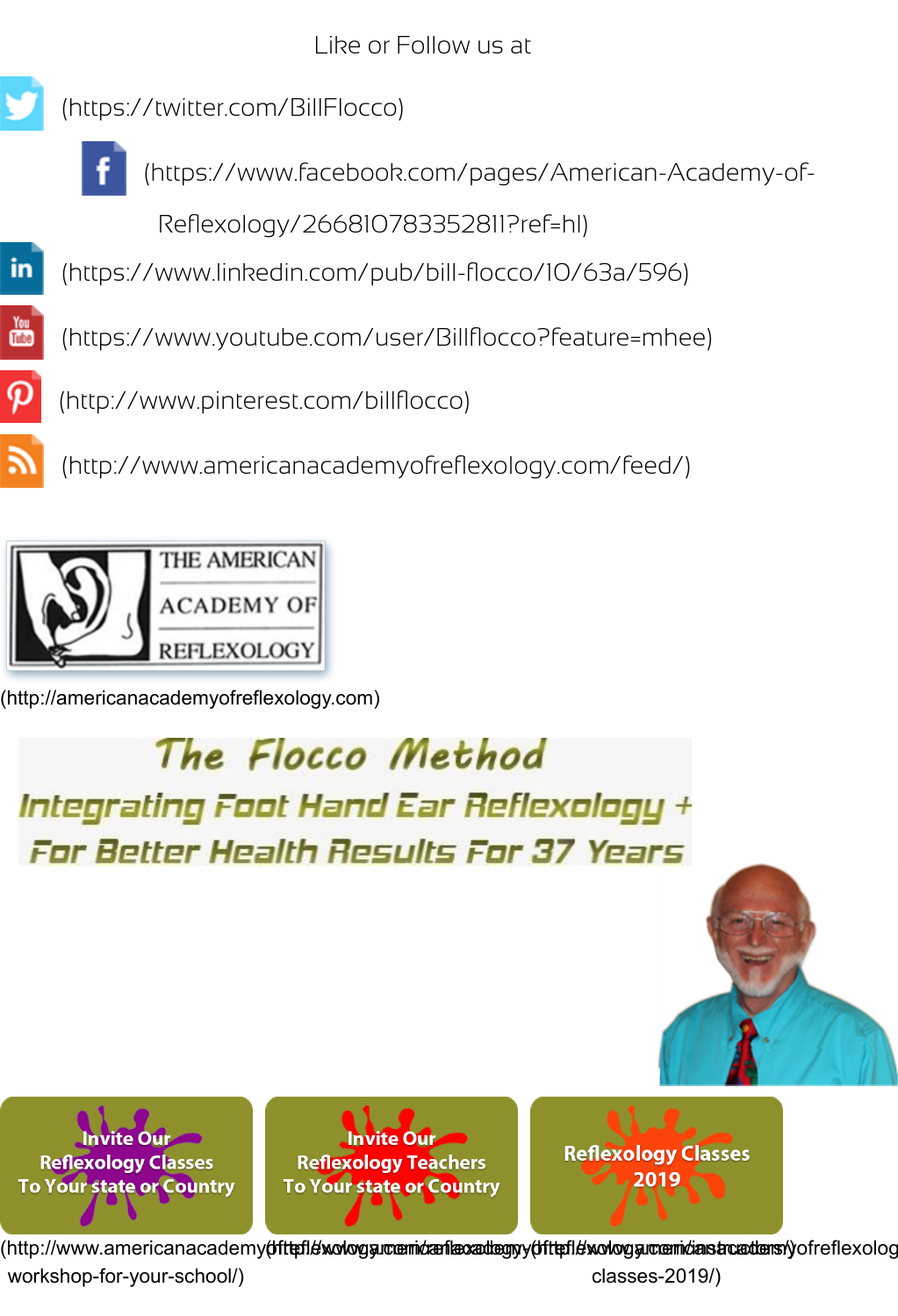# [70 FASCINATING FACTS](http://www.americanacademyofreflexology.com/sales/bookschartsandhealthproducts/)

### First 10 Of 70 Fascinating Facts about Feet

#### **BONES IN THE FEET**

- 1. A quarter of all the bones in your body are found in your two feet.
- 2. The normal foot has 26 bones providing structural support, 28 bones when you include large sesamoid bones.
- 3. There are extra small bones called sesamoid bones located in the tendons of each foo joints.
- 4. Two larger sesamoid bones are imbedded in each foot, close to the base of the big toe.
- 5. An additional 14 to 26 smaller sesamoid bones can be found in various other parts of  $\epsilon$
- 6. The foot bones are composed of three sections: the toes, phalanges; the long bones in middle, called metatarsals; and the third section, known as the ankle bones, are called
- 7. There are 14 phalanges in the toes.
- 8. The big toe is also called the Great Toe and the Hallux
- 9. The big toe has two bones.
- 10. Each of the other four toes has 3 bones (phalanges); the distal phalanges (distal mean further away from the body); the middle, a.k.a. medial phalanges; and the proximal pha (proximal meaning closest to the body.

### Second 10 Of 70 Fascinating Facts about Feet

- 11. There are 5 long bones, metatarsals, in each foot
- 12. Of the 7 anklebones (tarsals), the talus and the calcaneus form the major part of the he
- 13. The tibia (the largest bone in the lower leg) sits on the Talus.
- 14. The calcaneus bone is what most people call the heel bone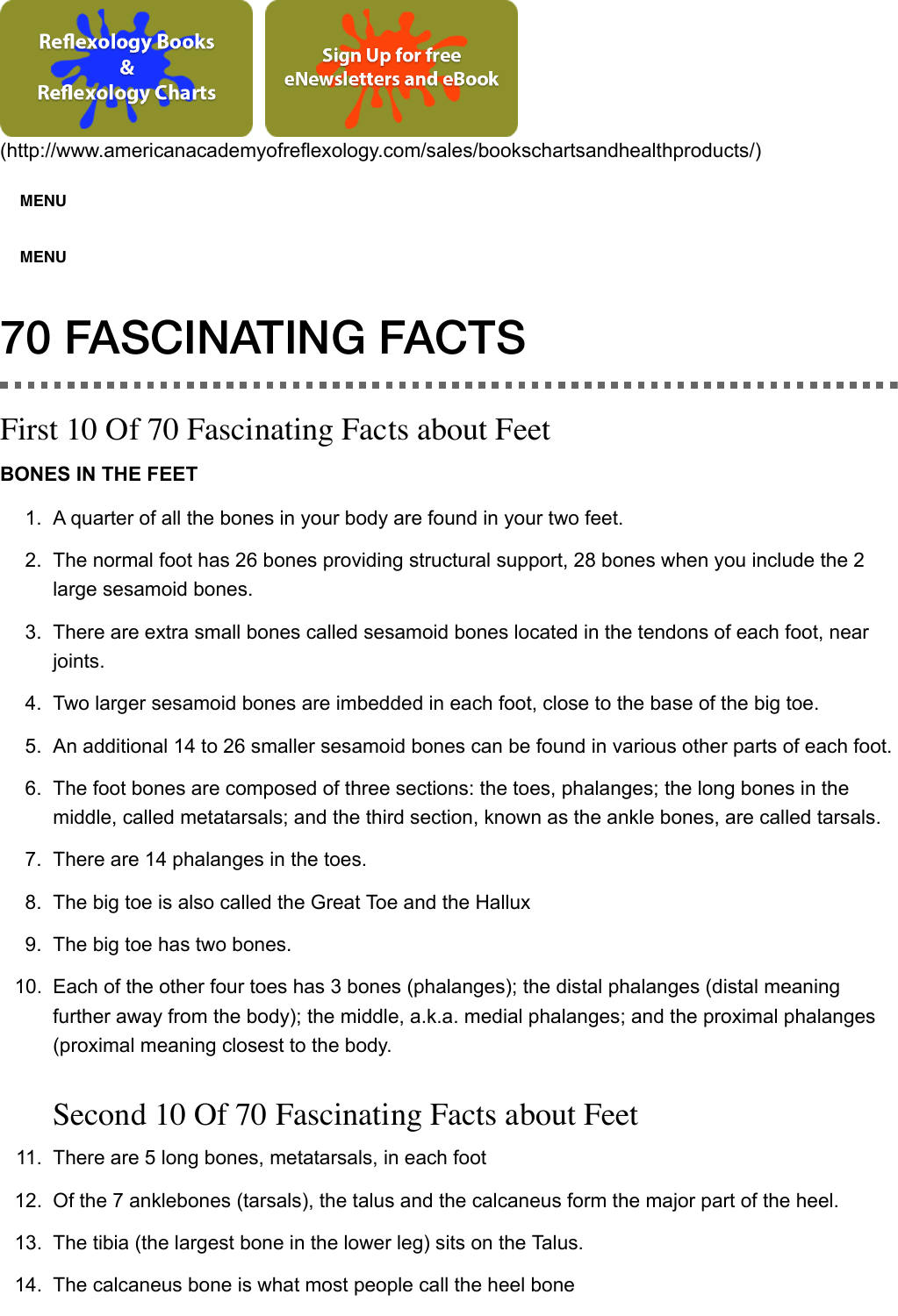- 15. Each foot has 33 joints, 31 tendons, 19 muscles, and 107 ligaments.
- 16. What's the difference between a tendon & a ligament? Both are fibrous tissues. Primarily, tendons attach muscles to bones, and ligaments are the tough tissue that holds bone to bone and stabilizes joints. Both are needed for joint strength & flexibility.
- 17. The thickest skin in the human body is located in the feet
- 18. Most people have one foot larger than the other; it's rare for both feet to be exactly the same length.
- 19. The bottom of the foot, the part that touches the ground or floor when you walk, is called the Plantar surface
- 20. The top of the foot is called the Dorsal Surface

### **Third 10 Of 70 Fascinating Facts about Feet**

- 21. The outer edge of the foot is called the Lateral Surface
- 22. The inner edge of the foot, is called the Medial Surface

#### **NAILS**

- 23. Toenails are, structurally, modified hairs made of a tough protective protein.
- 24. The rate at which nails grow depends on several factors: like age, sex, diet, and exercise; it is known that fingernails grow faster than toenails.
- 25. Toenails grow faster in hot weather,
- 26. Toenails also grow more rapidly during pregnancy, and in children before puberty.
- 27. To grow an entirely new toenail requires at least five to six months.

#### **SWEAT GLANDS**

- 28. There are more sweat glands per square inch in the soles of your feet than any other part of your body.
- 29. Approximately 250,000 sweat glands in your feet, combined, can release about 8 ounces (one cup) of moisture each day.
- 30. Bacteria in the sweat, not the sweat itself, cause most of the smell in smelly feet.

### **Fourth 10 Of 70 Fascinating Facts about Feet**

31. Alternating the shoes you wear every other day is helpful in reducing the sweaty foot odor.

#### **GROWTH OF THE FEET FROM INFANCY**

- 32. Some babies are born with webbed toes, considered a genetic defect often inherited.
- 33. Normally, the child's foot grows most rapidly before the teen years.
- 34. Children's feet reach about 90 % of their adult length by 12 years-of-age.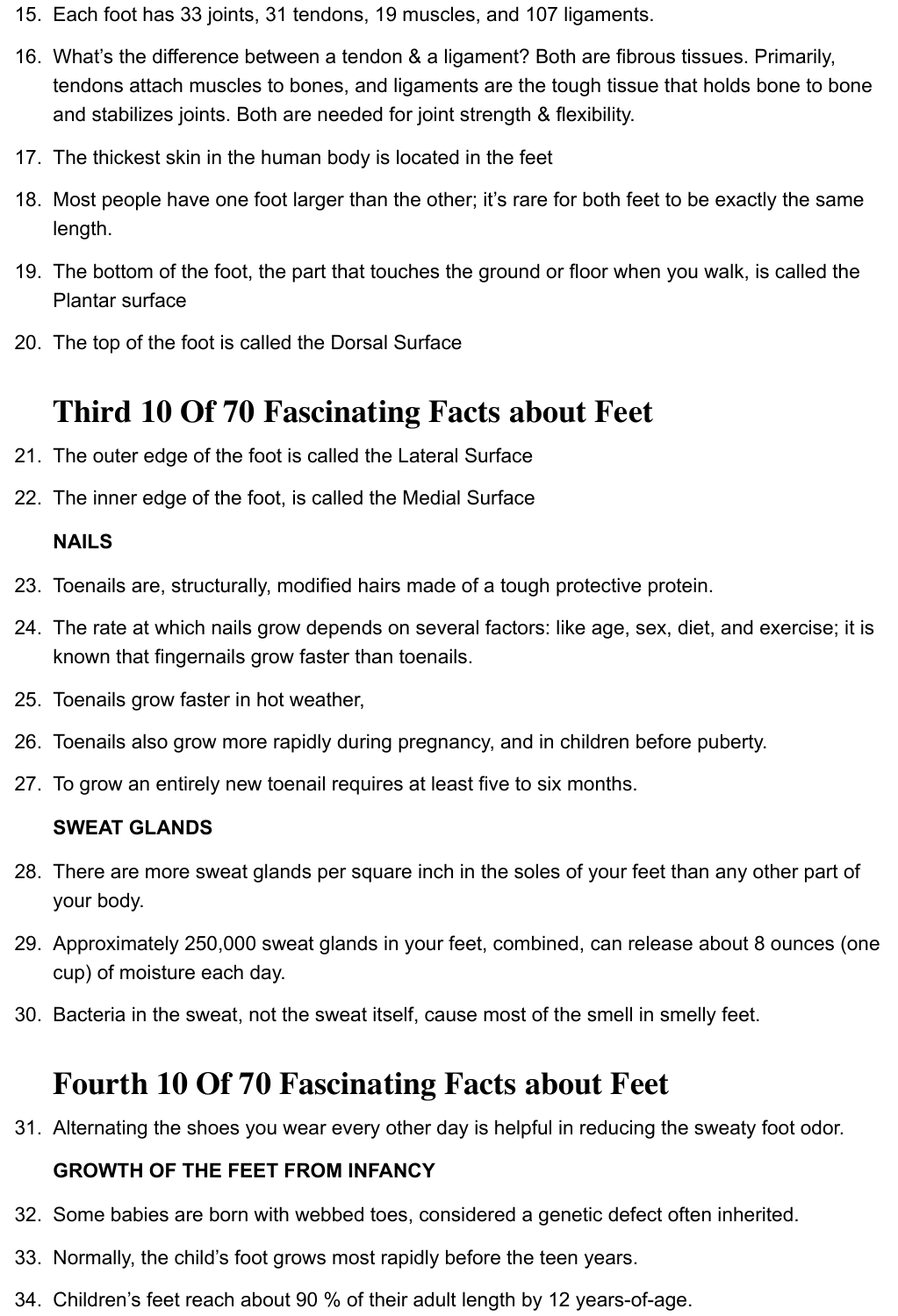- 35. Babies' feet are flat and chubby because they are born with a pad of fat where an arch would normally be in an adult's foot.
- 36. A child is usually about 2  $\frac{1}{2}$  years old before arches begin to show up.

#### **HEALTH PROBLEMS AFFECTING THE FEET OR TRACED TO THE FEET**

- 37. A misaligned spine, lower backache, headaches, indigestion, and other health issues can be traced to problems with your feet.
- 38. Plantar warts, blisters, athlete's foot, poor circulation, cold feet, ingrown toenails, and bunions are some of the common foot problems.
- 39. Corns & calluses are the most common foot problems.
- 40. Having extra toes is technically known as polydactyly, or polydactylism.

### **Fifth 10 Of 70 Fascinating Facts about Feet**

- 41. About 1-2 of every 1000 children born are reported to have an extra toe.
- 42. Peripheral Vascular Disease of the arteries of the feet and legs can lead to pain on walking, ulceration, infection, and in severe cases—gangrene and possible amputation. Its primary cause is cigarette smoking.
- 43. Neuropathy, disease or dysfunction of peripheral nerves in the feet and legs, typically causes numbness or weakness.
- 44. Reflexologists, by being on the lookout for any of these symptoms, can help doctors arrive at an early diagnosis and treatment for either of the above conditions.
- 45. Going barefoot, especially on wet grass, soil, or sand, known as "earthing," is excellent for your feet, joints, and other health benefits. Some studies have indicated these health benefits come from our bodies' drawing electrons from the earth.

#### **IMPORTANCE OF CORRECTLY FITTING SHOES**

- 46. It's difficult to concentrate on anything when you're in pain, but especially when it's your feet that hurt.
- 47. Not wearing the correct shoe size is a common mistake many people make.
- 48. Ill-fitting shoes are one of the main causes of foot pain
- 49. Many people wear shoes that are one to two sizes too small because they buy the size they wore when they were younger, perhaps unaware that feet change size throughout adulthood.
- 50. Haven't you heard, it is wise to do shoe shopping in the afternoon? The reason for this is that feet have a tendency to swell during the day.

### **Sixth 10 Of 70 Fascinating Facts about Feet**

51. Every time you purchase shoes, you should have your feet measured . . . while standing.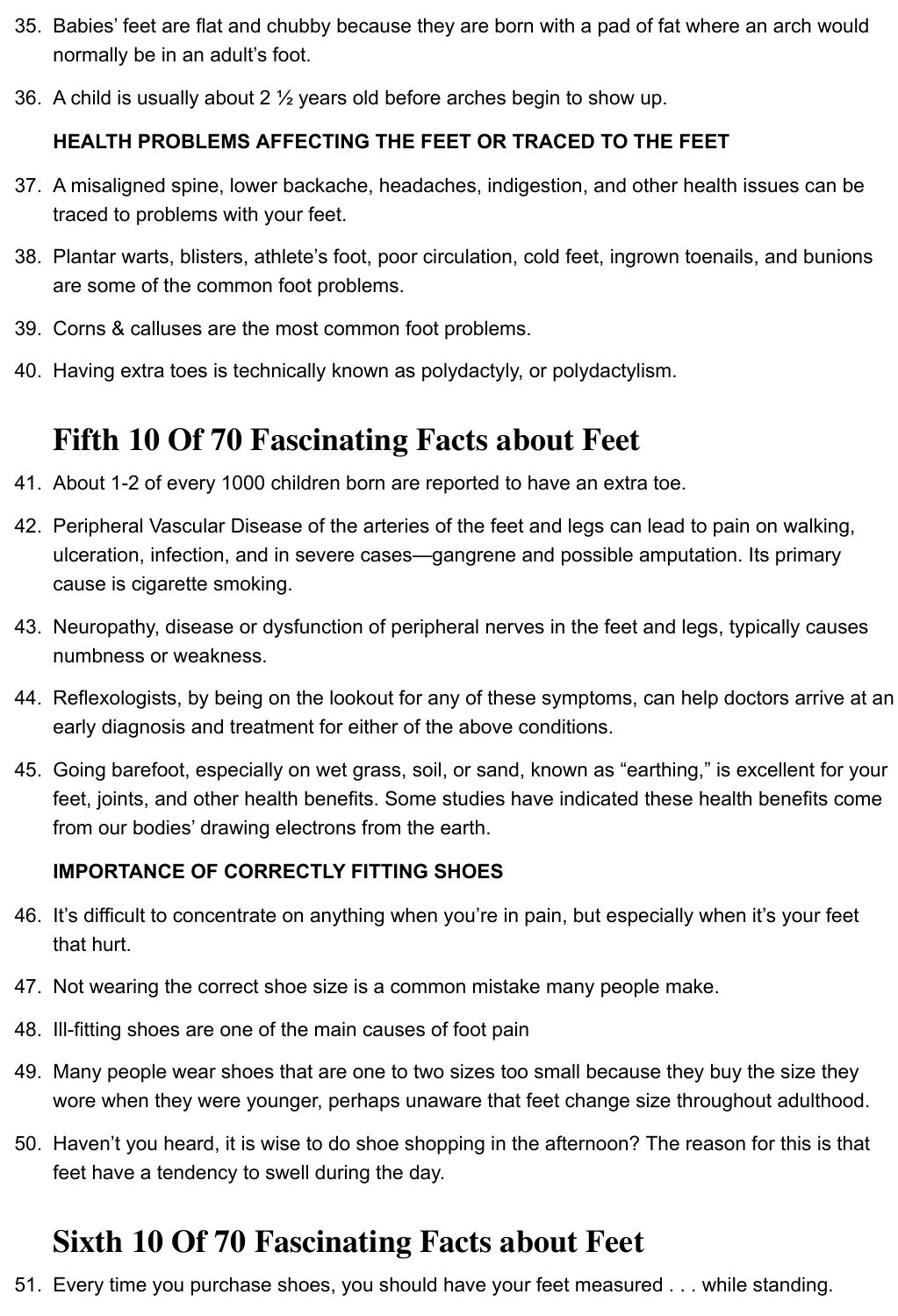- 52. Why is standing still more tiring than walking? Walking helps circulate the blood. It's the increased difficulty in circulation when you are standing that causes exhausted feet.
- 53. Although it is not "normal" for your feet to hurt foot muscles tend to become uncomfortable when not enough fresh blood reaches them.
- 54. If you wear shoes with 2 ½ inch heels, the pressure on the ball and pad of you feet increases by 75%. Imagine how much greater that pressure is in 3 or 4 inch heels?
- 55. Women experience about four times more foot problems than men—most likely attributed to wearing high heeled and pointed toed shoes.

#### **GAITS & WALKING & RUNNING**

- 56. Gait . . . a person's manner of walking . . . normally occurs without the whole foot ever flat on the ground.
- 57. Gait is usually different for both your left and right feet.
- 58. In a healthy gait, the foot's first point of contact is the heel, then the outside border of the foot (a.k.a. the lateral arch), then the ball of your foot, and finally the big toe.
- 59. Irregularities in the gait, can contribute to health problems elsewhere in the body.
- 60. Irregularities in the alignment of the toes of the foot can also lead to health problems elsewhere in the body.

### **Seventh 10 Of 70 Fascinating Facts about Feet**

- 61. When walking, each time your heel lifts off the ground, your toes are forced to carry about one half of your body weight.
- 62. While walking, the pressure on parts of your feet can vary enough to exceed your body weight.
- 63. Walking is the best exercise for your feet as well as your general health, as it improves circulation and promotes a state of well-being.
- 64. Number of miles women walk per day = 10
- 65. Number of miles men walk per day = 7
- 66. Thus, women walk 3 miles more than men each day.
- 67. By the time the average person is 70-years-old, he/she will have walked the equivalent of three to four times around the earth.
- 68. There are schools of thought suggesting that many foot problems and resulting health issues throughout the body, can be corrected or at least dramatically improved by properly and methodically working with the soft tissues of the feet in unique ways.
- 69. Entire professions are devoted to feet: Foot Reflexologist, Podiatrist, Podopaediatrics, Foot Hygienist, Podiatric Nurse, Pedorthist, Reflexognosist, Pedicurist, and of those biomechanical specialists who work for companies that make shoes for people with special needs.
- 70. The better you take care of your feet, the better health and quality of life you will be able to